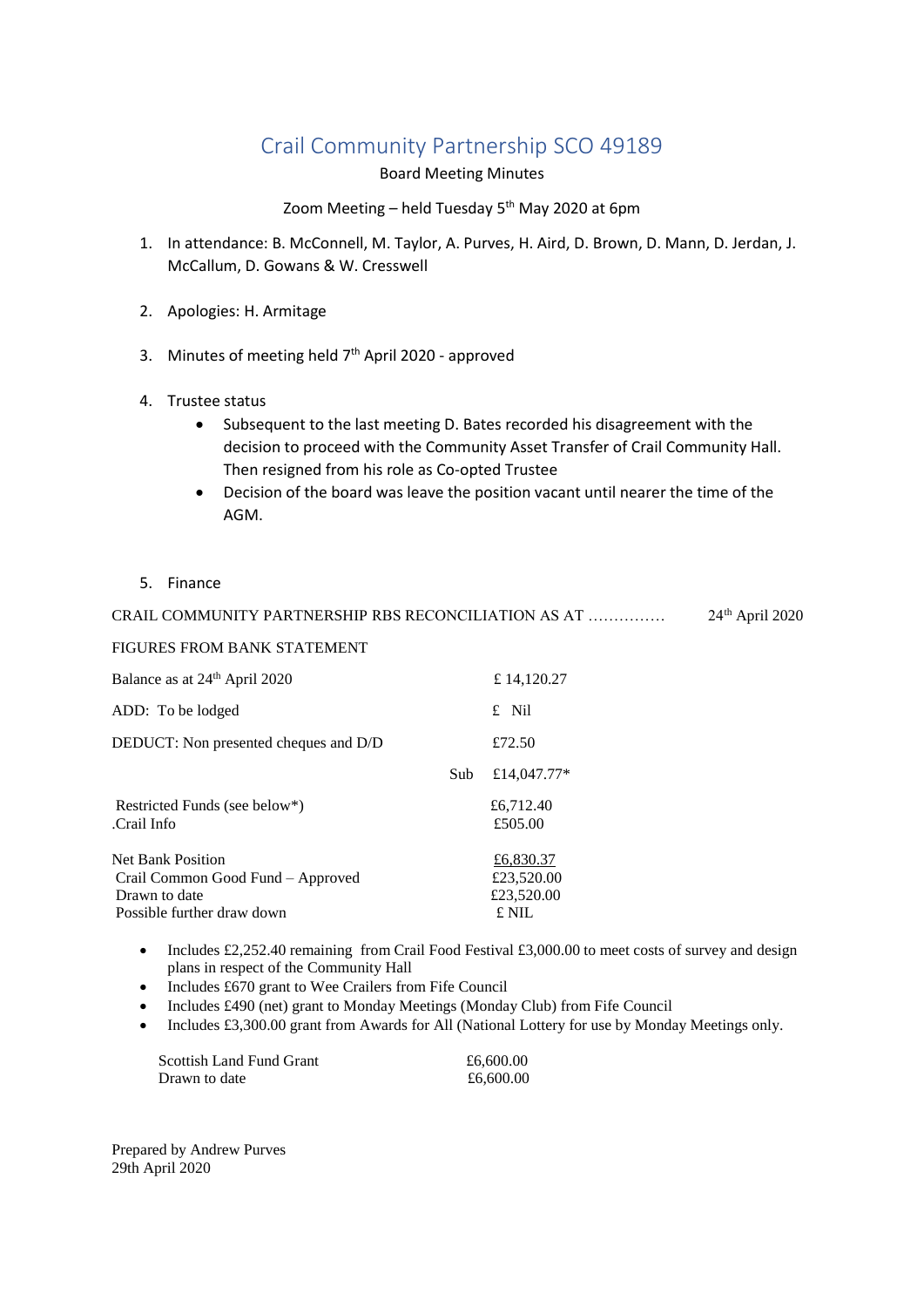- Pending payment of £800 for the valuations of the 3 tracts of land in the FC CAT process. DG
- 6. Fund raising.
	- CPS Denburn Park The Sheep Field
		- Update Sheep Field tenancy is being resolved through legal advice and may take 3 years to terminate, this is being pursued by CPS.
		- Paths for All £1,500 funding may have to be returned unless they are willing to allow us to hold the funds and spend the funds in preparation for the path
		- Crail Common Good request for £3,500 is still pending. May need to reconsider.
	- Asset transfer Scottish Land Fund (£20,000 for purchase of CCH, £10,000 for development worker and £5,000 legal fees)
		- Stage 2 application to be in by Mid-June. Prefer to be complete by end of May.
	- Robertson Trust (£30,000 over 3 years for a CCH development worker)
		- Optimistic of a decision in a week or two.
	- Cambo Partnership deferred
	- Scottish Government Regeneration Capital Grants Fund
		- Community Enterprise recommended that we work with Fife Council to gain access to this fund for renovation and upgrade work for the community hall. This is a multi-million annual fund that has to be applied for by the council. Contact in in FC is Sharon Douglas; at time of writing waiting on a response to an email request.
- 7. Membership update & volunteers DG/HA
	- There are 132 members (4 Associate and 1 Junior). We have 28 Covid Volunteers and there have been 16 requests for support, however some are from the same people.

## 8. Sub Committees

- a. Harbour improvement plan– BM
	- No fixed dates for the dredging but it looks like it is going to happe.
	- Fife Council have responded to the fisheries association wish list for harbour improvement. Meeting to be held on  $6<sup>th</sup>$  May to review the FC response and respond.
	- Fife Council are the harbour owners but the fisheries association may have to find funds for some of the improvements and would need FC's support.
	- Specific question asked on status of the Harbour Masters office. (Update received from Janice Laird 6<sup>th</sup> May, purchase by CCT is proceeding).
- b. Crail North DB.
	- Primary current issue is the plans for development access to be through Bow Butts and the landowner's agent registering an objection to the CCP Asset Transfer Application for the Bow Butts Park land. The concept proposed was to use this access to deliver a small development of 50 homes.